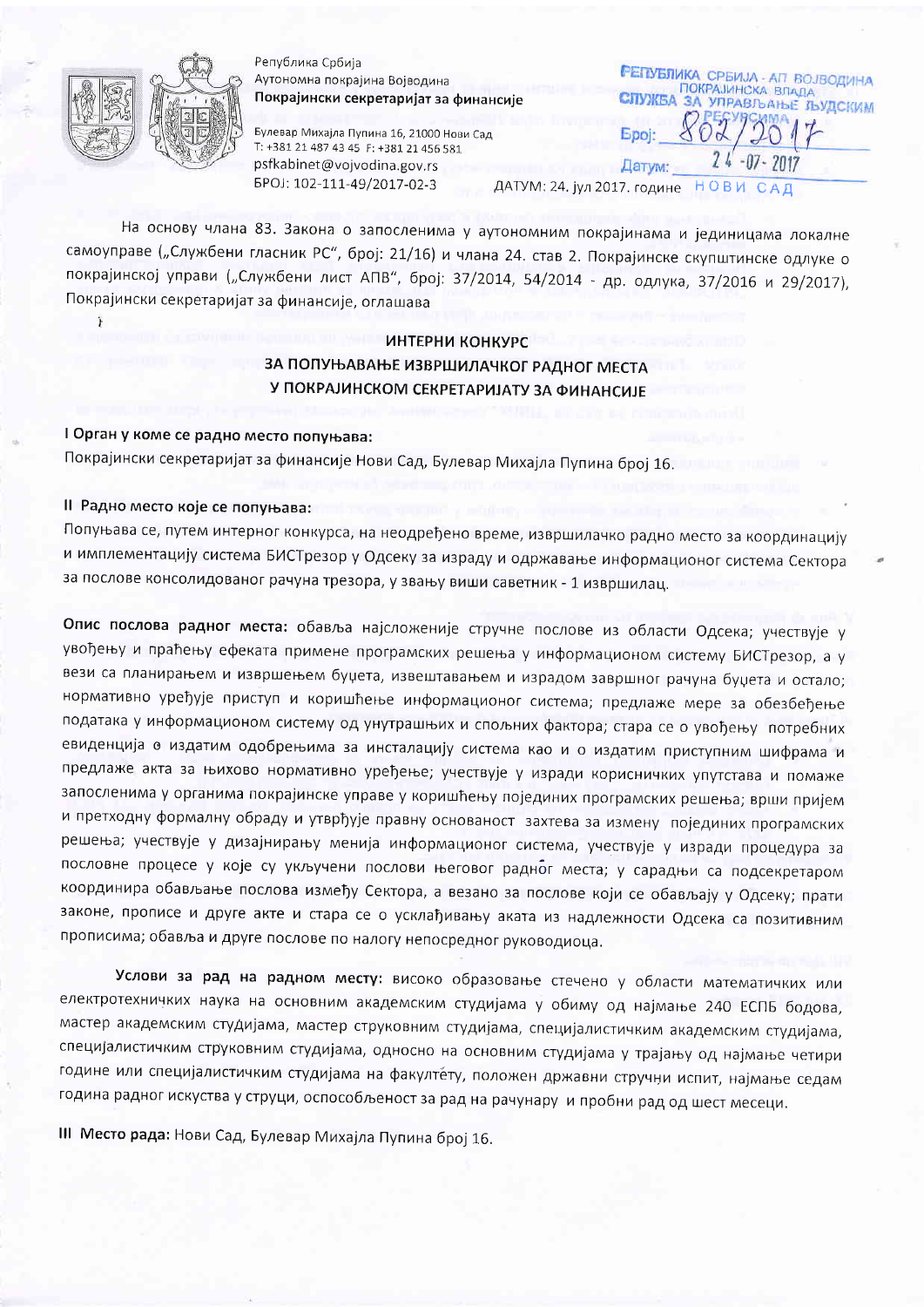### IV Стручне оспособљености, знање и вештине које се проверавају у изборном поступку:

- познавање области из делокруга рада Покрајинског секретаријата за финансије непосредно, кроз разговор са кандидатима;
- стручно знање из области рада на радном месту ће се проверавати путем тестирања писмено и  $\bullet$ непосредно кроз разговор са кандидатима и то:
	- Познавање информационих система и рачунарске опреме непосредно, кроз разговор са кандидатима;
	- Познавање принципа функционисања релационих база података, администрирање "INTERBASE" базе података и познавање SQL језика за писање упита и процедура, путем тестирања - писмено и непосредно, кроз разговор са кандидатима;
	- Оспособљеност за рад у "Delphi" развојном окружењу, познавање генерисања извештаја у алату "FastReport", путем тестирања - писмено и непосредно, кроз разговор са кандидатима;
	- Оспособљеност за рад са "LINUX" оперативним системима непосредно, кроз разговор са кандидатима.
- вештине кандидата аналитичко резоновање и логичко закључивање, вештина комуникације и организационе способности - непосредно, кроз разговор са кандидатима;
- оспособљеност за рад на рачунару увидом у писани доказ (потврда, сертификат и сл.) којом се т недвосмислено доказује да је кандидат оспособљен за рад на рачунару, а уколико каднидат не поседује овај доказ стручно лице Покрајинског секретаријата за финансије ће спровести проверу путем практичног рада кандидата на рачунару.

#### V Рок за подношење пријаве на интерни конкурс:

Рок за подношење пријаве на интерни конкурс је осам дана од дана када је интерни оглас оглашен на огласној табли послодавца.

#### VI Лице које је задужено за давање обавештења о интерном конкурсу:

- Слободан Марковић, распоређен на радном месту за информациони систем програмер, контакт телефон 021 /487 4367 и e-mail: slobodan.markovic@vojvodina.gov.rs и
- Тибор Шварц, распоређен на радном месту за правне послове, контакт телефон 021 /487 4272 и e-mail: tibor.svarc@vojvodina.gov.rs.

**Contract of the contract of the contract of the contract of the contract of the contract of the contract of the** 

#### VII Адреса на коју се подноси пријава на интерни конкурс:

Покрајински секретаријат за финансије, Булевар Михајла Пупина број 16, 21000 Нови Сад, са назнаком за "интерни конкурс".

#### VIII Датум оглашавања:

24. јул 2017. године.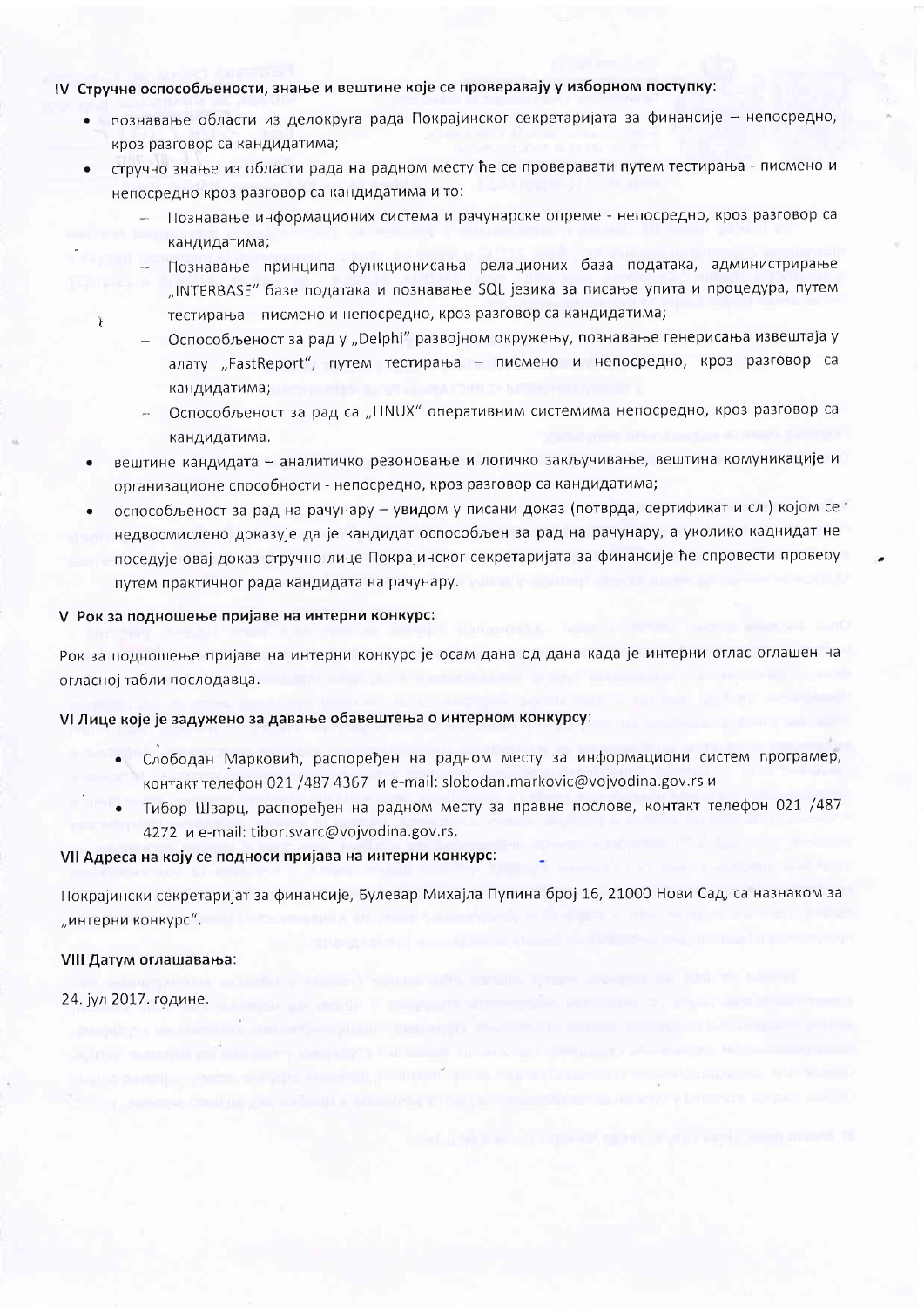# IX Докази који се прилажу уз пријаву на интерни конкурс:

- 1. потписана пријава са биографијом, адресом становања, е-маил адресом, бројем телефона и наводима о досадашњем радном искуству;
- 2. доказ о стручној спреми (оригинал или оверена фотокопија дипломе којом се потврђује стручна спрема);
- 3. оригинал или оверена фотокопија доказа о положеном стручном испиту за рад у државним органима (лица са положеним правосудним испитом уместо уверења о положеном стручном испиту за рад у државним органима достављају оригинал или оверену фотокопију уверења о положеном правосудном испиту);
- 4. оригинал или оверена фотокопија доказа да кандидат поседује најмање седам године радног искуства у струци (потврда, решење и други акти којима се доказује на којим пословима, у ком периоду и са којом стручном спремом је стечено радно искуство);
- 5. оригинал или оверена фотокопија решења о распоређивању или решења да је службеник нераспорећен:
- 6. потврда о оспособљености за рад на рачунару (оригинал или оверена фотокопија), уколико је кандидат поседује и
- 7. Образац Гили Образац II.

НАПОМЕНА: Одредбом чл. 9. ст. 3 и 4. и 103. Законом о општем управном поступку ("Службени гласник РС", број: 18/2016) је, између осталог, прописано да су органи у обавези да по службеној дужности, када је то неопходно за одлучивање, у складу са законским роковима, бесплатно размењују, врше увид, обрађују и прибављају личне податке о чињеницама садржаним у службеним евиденцијама, осим ако странка изричито изјави да ће податке прибавити сама.

Доказ који се прилаже уз пријаву на интерни конкурс, а о којем се води службена евиденција је доказ о положеном стручном испиту за рад у државним органима, односно доказ о положеном правосудном испиту.

Уколико се учесник конкурса определи да ће сам прибавити наведене доказе, дужан је да се о томе писмено изјасни. Изјашњење се даје у форми изјаве која се доставља уз пријаву на интерни конкурс (образац изјаве II).

Уколико се учесник конкурса определи да наведене доказе орган прибави по службеној дужности и изврши увид у персонални досије учесника конкурса, који се води у оквиру кадровске евиденције код послодавца, дужан је да се писмено изјасни о давању сагласности да се изврши увид у његов персонални досије и да се његови лични подаци користе у сврху прикупљања наведених доказа. Изјашњење се даје у форми изјаве која се доставља уз пријаву на интерни конкурс (образац изјаве I).

Обрасци изјава се налазе на интернет презентацији Службе за управљање људским ресурсима http://www.ljudskiresursi.vojvodina.gov.rs/ у одељку конкурси/интерни конкурси.

# Х Место, дан и време када ће се обавити провера стручне оспособљености, знања и вештине кандидата у изборном поступку:

Провера стручне оспособљености, знања, вештине кандидата и познавање рада на рачунару са кандидатима чије су пријаве благовремене, допуштене, разумљиве, потпуне и уз које су приложени сви потребни докази и који испуњавају услове за рад на оглашеном радном месту, извршиће се у просторијама Покрајинског секретаријата за финансије, Нови Сад, Булевар Михајла Пупина 16 почев од 03. августа 2017. године, о чему ће кандидати бити обавештени телефоном, телеграмом или путем електронске поште, на бројеве телефона или адресе који су навели у пријави.